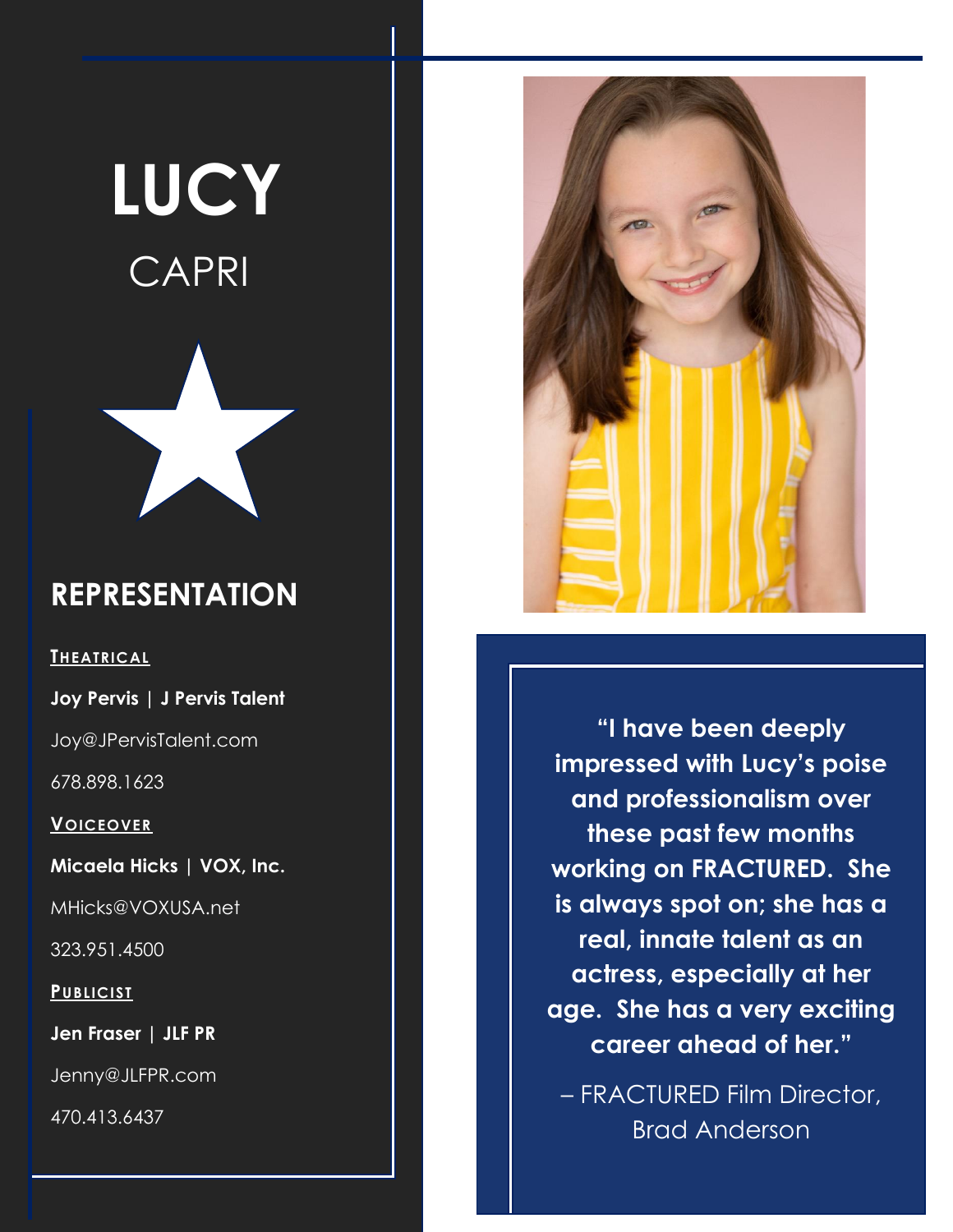

 $\mathsf{I}$ 



## **PROFESSIONAL BIO "Lucy truly did such a**

Lucy Capri is best known for playing Sam Worthington's daughter, "Peri Monroe" in the Netflix film FRACTURED and co-starring opposite Catherine Zeta-Jones as "Grace," in the Facebook Watch series QUEEN AMERICA. Lucy began performing professionally at the age of two, after a family friend introduced her family to a talent agent, who also quickly recognized her desire to perform, natural instincts and joyful personality. Lucy has since been blessed to work with a number of the industry's most prominent directors, including Academy Award winning actors, in a variety of diverse and challenging roles.

Some of her most prominent roles include: "Peri Monroe" in FRACTURED, "Young Lori Vance" in the Ron Howard / Netflix film HILLBILLY ELEGY, "Grace" in the series QUEEN AMERICA, and "Janita Cooper" in the Disney Plus / National Geographic scripted-series THE RIGHT STUFF, coproduced by Leonardo DiCaprio. Lucy has also shared the stage with Broadway veterans in the 1st National Broadway Tour of the Tony-Nominated Musical "Waitress," as "Lulu" (select engagements). In addition to on-camera and stage work, she is also a professional young voiceover artist with multiple animation, commercial and promo credits to her name.

**wonderful job on the first season of our show - we are so, so, so proud of her! … Seeing our little actress Lucy do such a great job against the legendary Catherine Zeta-Jones was a very special moment for me. Lucy far exceeded my expectations - she was sooo great!!!"** 

- QUEEN AMERICA Creator | Writer | Producer, Meaghan Oppenheimer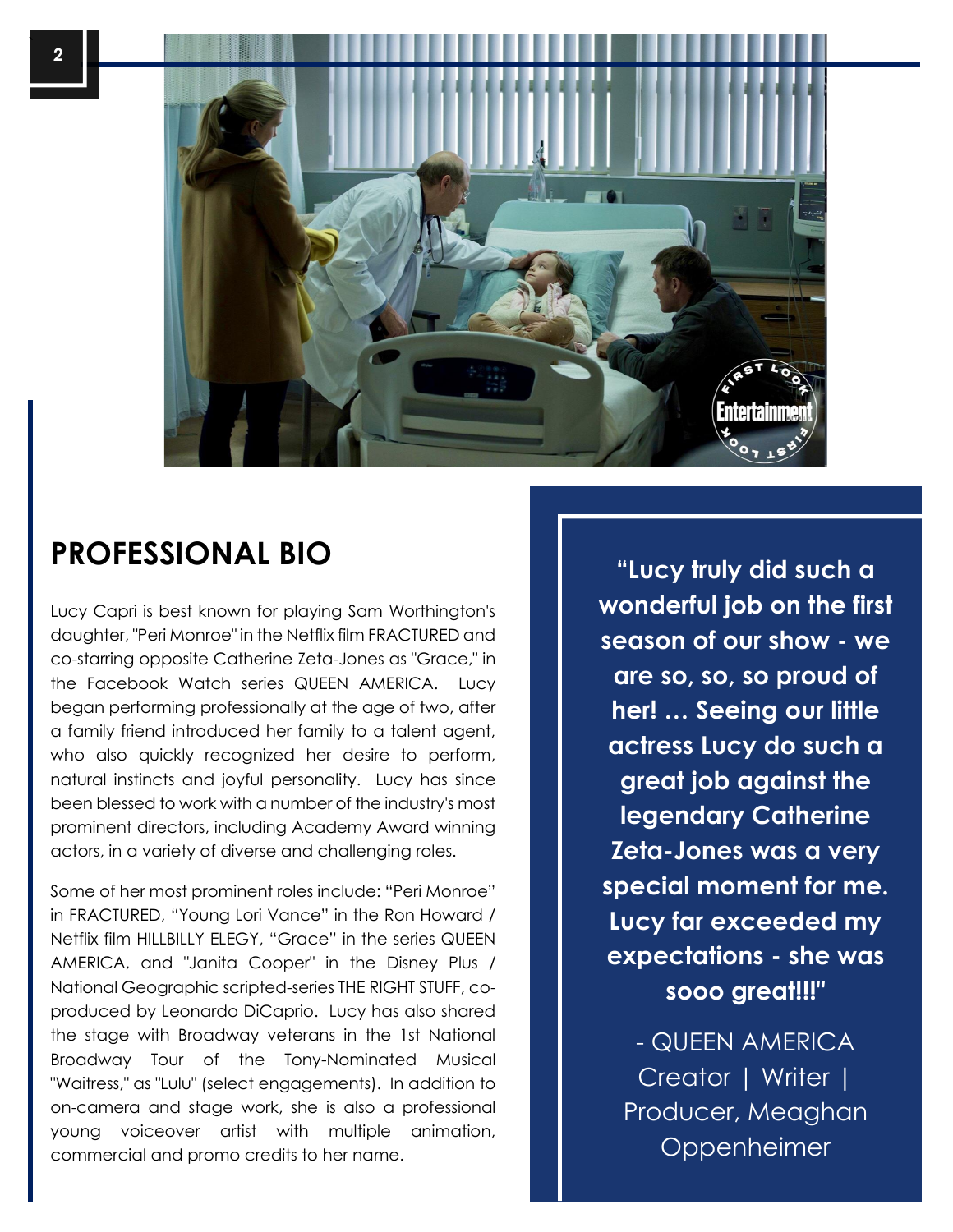

#### **PERSONAL BIO**

Bubbly little Lucy Capri may be small and petite, but her joyful personality is bigger than life. Nicknamed "Lulu," Lucy loves to perform, as well as play with her "babies," kick goals with her soccer team, swim like a mermaid, rock out on her guitar or ukulele, and be a little chef in the kitchen with her mom, sister and great grandma. She also loves to travel and has filmed in various locations across the United States, as well as in Canada and Europe. At any moment, you might find this little homeschooler breaking out in song about whatever is going on (just like her Daddy).

#### **ON THE WEB**

MAIN WEBSITE www.LucyCapri.com

IMDB + PRESS ARTICLES www.IMDb.me/LucyCapri

INSTAGRAM / FACEBOOK / TWITTER @TheLucyCapri